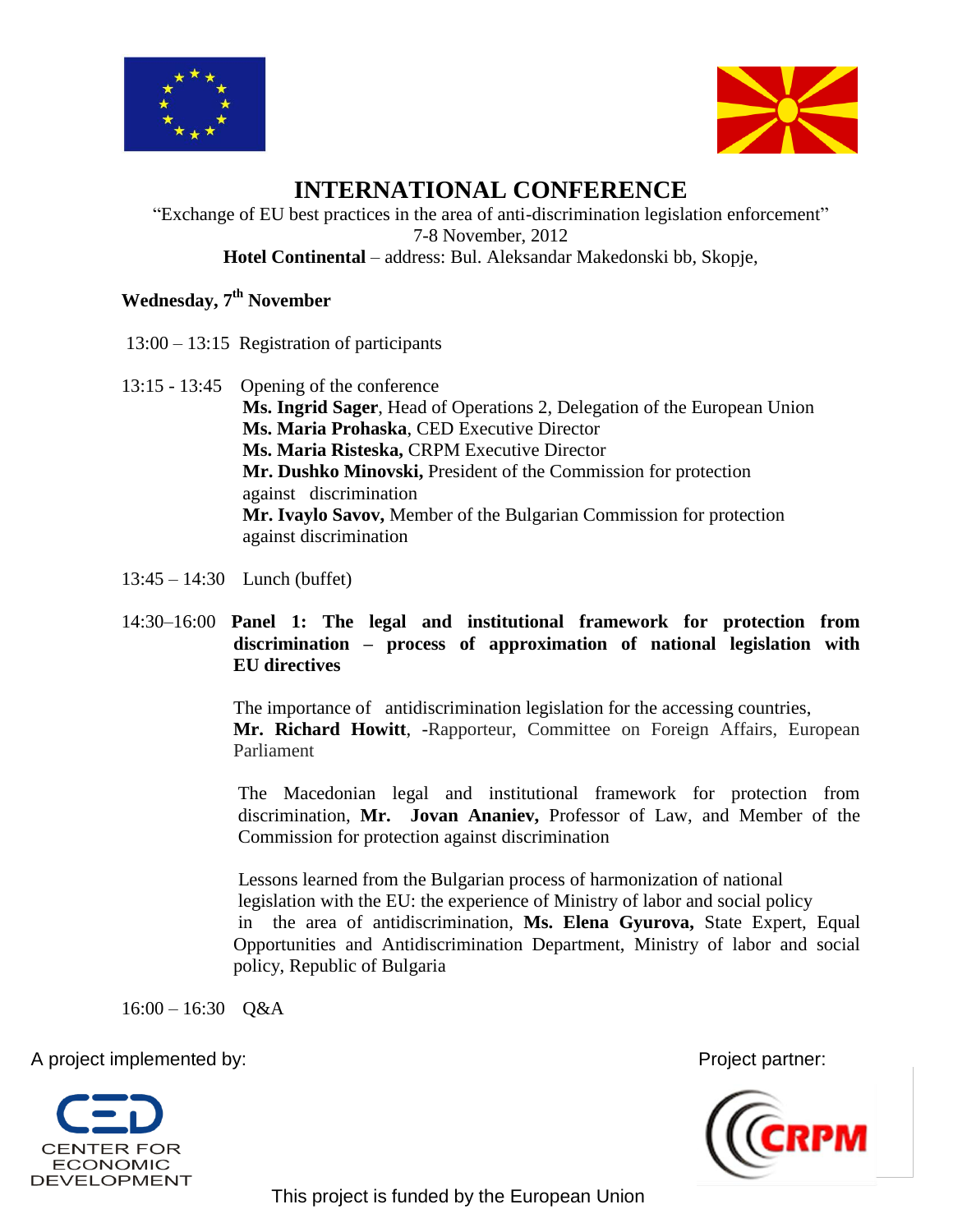

Closing of day one



## **Thursday, 8th November 2012**

#### 09:00 – 10:30 **Panel 2: Antidiscrimination put in practice**

Implementation of antidiscrimination mechanisms in Bulgaria, Commission for protection against discrimination: **Mr. Atanas Mousorliev**, Member of the Commission, **Mr. Ivaylo Savov**, Member of the Commission,  **Mr. Georgi Gergov**, Expert

 Implementation of antidiscrimination mechanisms in Macedonia, **Rizvan Sulejmani**, Member of the Commission for protection from discrimination

Shadow report on implementation of legislation on antidiscrimination, **Ms.Tamara Dimitrijevska**, Analyst CRPM

Shadow report for the commission in shadow – **Ms. Mirjana Najcevska,** Expert ISSP

- 10:30 11:00 Discussion
- 11:00 11:30 Coffee break
- 11:30 13:00 Workshop on antidiscrimination practices

The jurisprudence on antidiscrimination in Bulgaria and EU, **Ms. Rositsa Georgieva,** Legal expert The jurisprudence on antidiscrimination in ECtHR and Macedonia, **Ms. Margarita Caca Nikolovska,** former judge in ECtHR and legal expert

13:00 – 14:00 Lunch

#### 14:00 – 15:30 **Panel 3: Other mechanisms for protection from discrimination**

The Ombudsman role in protection from discrimination, **Mr. Dragi Celevski**, Deputy Ombudsman Macedonia Jurisprudence in Bulgaria, **Ms. Kostadinka Arsova,** Judge, Supreme Court of Cassation of the Republic of Bulgaria

A project implemented by:  $\blacksquare$